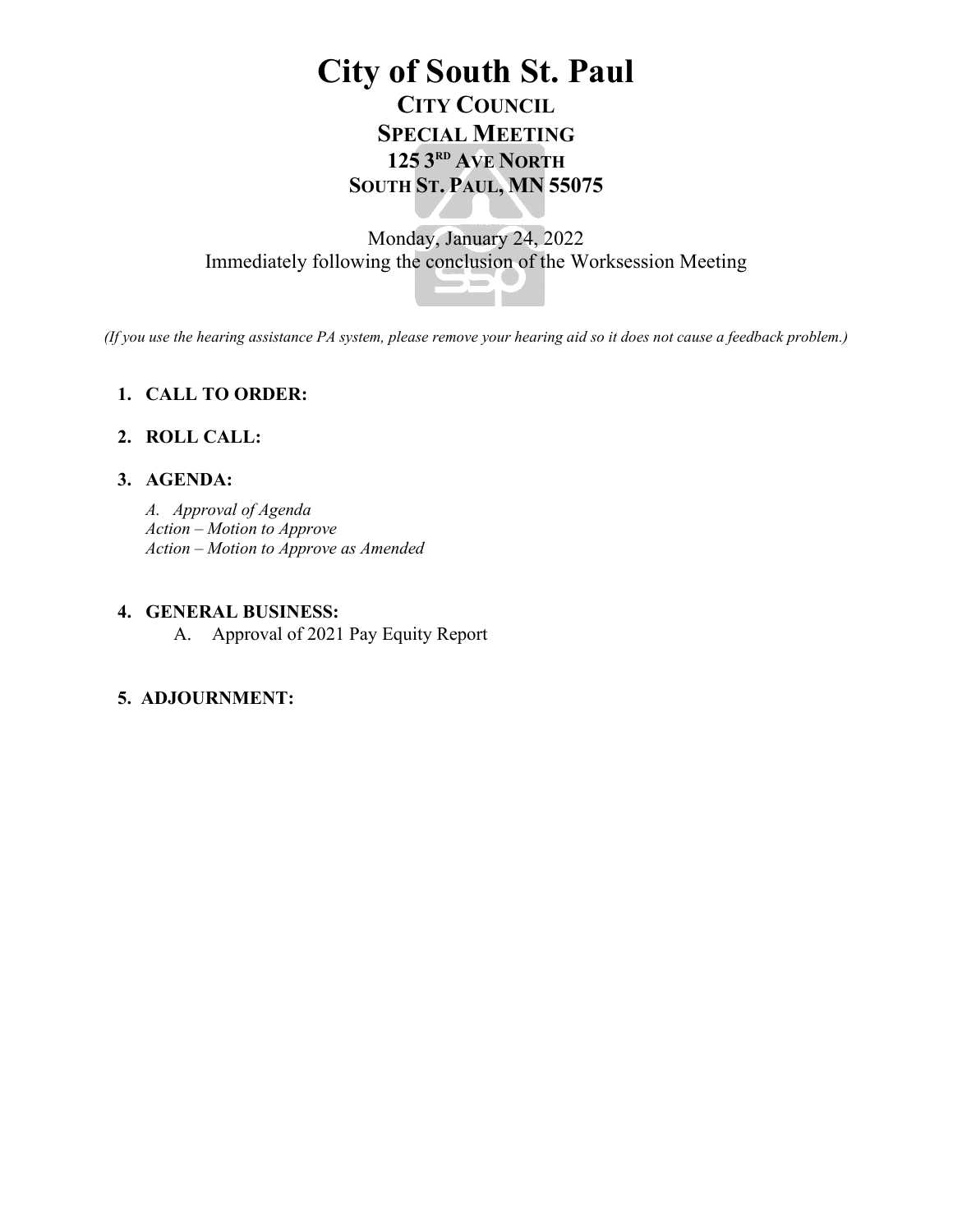

4 - A

## **Agenda Item: Approve Submission of 2021 Pay Equity Report**

#### **Action to be considered:**

Approve submission of 2021 Pay Equity Report to the Minnesota Department of Management and Budget.

#### **Overview:**

The City of South St. Paul was notified of its requirement to submit a pay equity implementation report for calendar year 2021 to Minnesota Management and Budget as required by the Local Government Pay Equity Act, M.S. 471.991-471.999 and Minnesota Rules, Chapter 3920. The attached report must be approved by City Council and submitted to the State by January 31, 2022.

The Pay Equity Report utilizes job points established for each position. The City uses the DCA, Inc. Stanton Group Position Evaluation System to establish job points for each job class that employs individuals who work at least an average of 14 hours per week and 67 days per year (100 days in the case of students).

The State will review the attached report to determine if the City of South St. Paul has met the required compliance tests. The State reviews three testing areas: Statistical Analysis Test, Salary Range Test, and Exceptional Service Pay Test. The minimum passing requirements and the City's results are listed below:

|                                      | <b>State Minimum Requirement</b>    | <b>City of SSP Results</b> |
|--------------------------------------|-------------------------------------|----------------------------|
| <b>Statistical Analysis Test:</b>    | Underpayment ratio of 80% of more   | 232.6923                   |
| <b>Salary Range Test:</b>            | Result of $0\%$ , or $80\%$ or more | 96.53                      |
| <b>Exceptional Service Pay Test:</b> | Result of $0\%$ , or $80\%$ or more | 0.00                       |

**Source of Funds:**  $N/A$